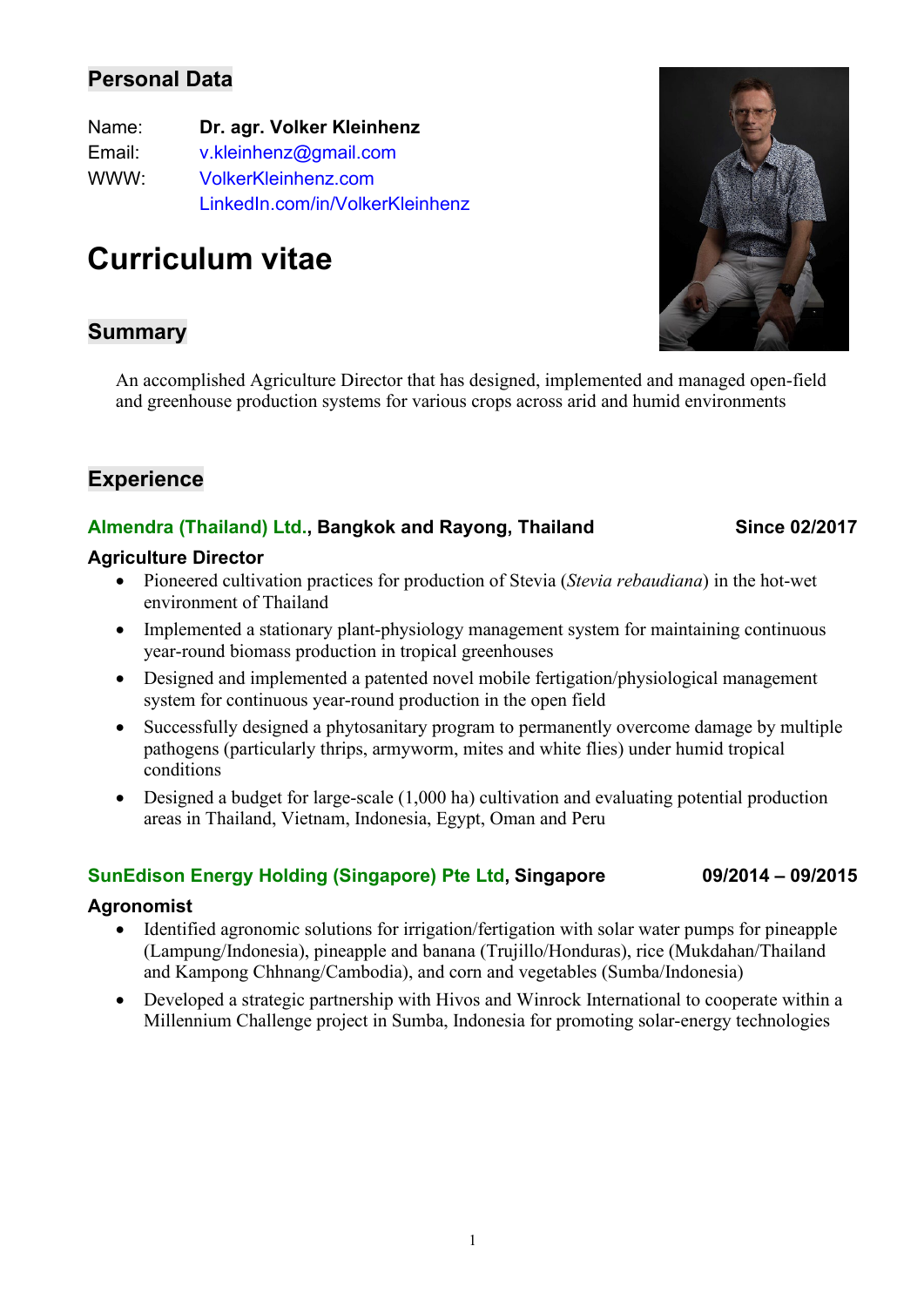### **John Deere Asia (Singapore) Pte Ltd, Singapore 03/2014 – 09/2014**

#### **Agronomist**

• As Region Strategic Marketing Agronomist mapped maize production systems and processes covering land preparation, planting, crop care and harvesting in Lopburi/Thailand, Kediri/Indonesia and in Mindanao/Philippines

#### **TH Herbals Joint Stock Company, Hanoi, Vietnam 03/2013 – 03/2014**

#### **Agriculture Manager**

- Pioneering cultivation of Gac (*Momordica cochinchinensis*) and passionfruit (*Passiflora edulis*, *P. foetida*) in Nghe An Province as food ingredients for a startup functional drinks company (TH Group)
- Designing and implementing NETAFIM microdrip fertigation systems with NMC Pro irrigation control and NetaSense soil moisture sensors in combination with YARA watersoluble fertilizers
- Selecting and acquiring specialized equipment incl. Antonio Carraro compact 4WD tractors and Martignani electrostatic mist blowers

#### **Yousef Abdul Latif Jameel Group, Jeddah, Saudi Arabia 07/2012 – 02/2013**

#### **Technical Director Agriculture Division**

- Streamlining agricultural operations on six organic date palm farms totaling 2,511 ha
- Introducing remotely controlled irrigation (iMetos ica) and subsurface irrigation systems
- Developing fertigation systems with organic water-soluble/liquid fertilizers and sulfur burners
- Establishing phytosanitary programs for organic pest and disease control
- Establishing local production of mycorrhizal/PGPR inoculum through licensing technology from a leading European producer
- Introducing GLOBALG.A.P., Tesco Nurture farm certification standards and EU regulation on organic production (EC No 834/2007, EC No 889/2008)

#### **German International Cooperation (GIZ), Phnom Penh, Cambodia 11/2010 – 06/2012**

#### **Senior Advisor**

- Developed and implemented a Memorandum of Agreement (MoA) between the Ministry of Agriculture, Forestry and Fisheries (MAFF), the Provincial Department of Agriculture (PDA) Kampong Chhnang, East-West Seeds International Ltd. and GIZ
- Advised on agricultural operations for off-season rice cultivation on 7,000 ha and year-round vegetable production on 2,700 ha in Kampong Chhnang Province
- Managed a regional component of the "Tonle Sap Lowlands Rural Development Project" financed (US\$ 20m) by the Asian Development Bank (ADB)

#### **Jenaan Investment L.L.C., Cairo, Egypt 06/2009 – 10/2010**

Manager Agriculture Division

- Expanded cultivation area from 1,460 ha to 5,685 ha within one year
- Managed agriculture operations incl. pivot irrigation/fertigation and fertilization for large-scale field crops including Alfalfa, barley and millet at Sharq El Owainat in Upper Egypt's Sahara
- Forecasting requirements and scheduling demand for agricultural equipment, inputs including irrigation water (US\$ 8.1m *p.a.* for fuel), fertilizer (US\$ 2.7m *p.a.*), seed, and labor
- Implementing soil-moisture control for optimizing irrigation (Sentek TriScan)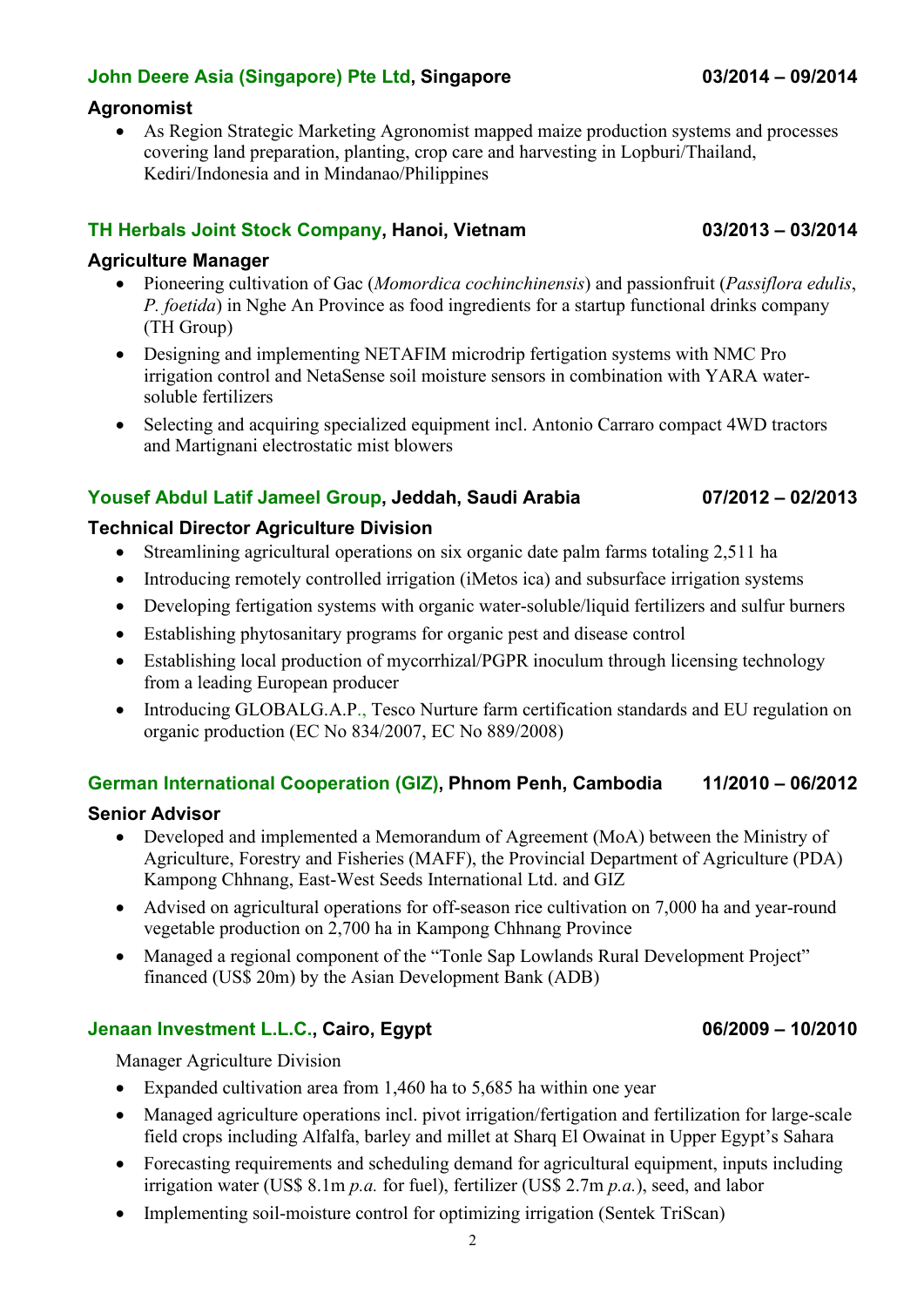### **Herbert van der Hamm Fruit Trading Company, Mannheim, Germany 01/2007 – 05/2009**

Director Quality Management

- Substantially reduced plant-protection-product residues, e.g., by 90% in tablegrapes, and thereby ensuring legal maximum residue levels (MRLs) and customer specifications for a range of imported and domestically produced, conventional and organic fruits and vegetables
- Assured legal and B2B pre- and post-farmgate standards incl. GLOBALGAP, QS, BRC, and IFS for all suppliers
- Maintained customer relationship with key retailer ALDI and addressed all breaches of product specifications

### **FieldFresh Foods Pvt. Ltd., Gurgaon, India 01/2005 – 12/2006**

Chief Agronomist and Head – R&D

- Developed and implemented cropping plans by issuing crop and region-specific agronomic "Packages of Practices" for contract farms and company-owned R&D farm in the states of Punjab and Rajasthan (2,688 ha)
- Developed baby corn as the main export crop (2016: 1,000 ha cultivated and 700 t exported), with other export crops including bittergourd, carrot, okra, snapbean and snowpea
- Layout and implementation of open-field drip irrigation/fertigation (90 ha), nethouses (10 ha), and climatized greenhouses (soilless cultivation with highwire, 5 ha, US\$ 500.000)

# **Asian Institute of Technology, Khlong Luang, Thailand 11/2001 – 10/2004**

### **Project Consultant**

- Established a pilot greenhouse vegetable farm in the humid tropics of Thailand as part of an interdisciplinary  $\epsilon$  2m international research project
- Developing and improving crop and pest management practices incl. fertigation, layering, leaf pruning and harvesting for tomatoes under protected cultivation
- Supervised and trained 20 local staff and overseas M.Sc. and Ph.D. students

# **Asian Vegetable Research & Development Center, Shanhua, Taiwan 12/2000 – 02/2001**

### **Associate Scientist for Crop and Soil Management**

• Developed, documented, and promoted the hot, wet season cropping technologies of grafting, applying fruit-setting hormones and starter solutions, and using rain shelters and net houses in Taiwan and other countries in the tropics and subtropics

### **Central Queensland University, Rockhampton, Australia 09/1997 – 11/2000**

#### **Research Officer**

- Developed a 6-year (2001-2007) agricultural project ("Improving and maintaining productivity of bamboo for quality timber and shoots in Australia and the Philippines") in the Philippines and Australia funded (380,000  $\epsilon$ ) by the Australian Centre for International Agricultural Research (ACIAR)
- Developed crop and soil management, and postharvest handling, sterilization, packaging and storage technologies for two new primary industries (bamboo and Chinese waterchestnut)
- Published a book chapter on "Aspects of Bamboo Agronomy" in *Advances in Agronomy*, the world's leading publication in agriculture
- Developed three farmers' associations: Australian Commercial Bamboo Corporation Ltd, Bamboo Society of Australia, and Australian Aquatic Vegetable Corporation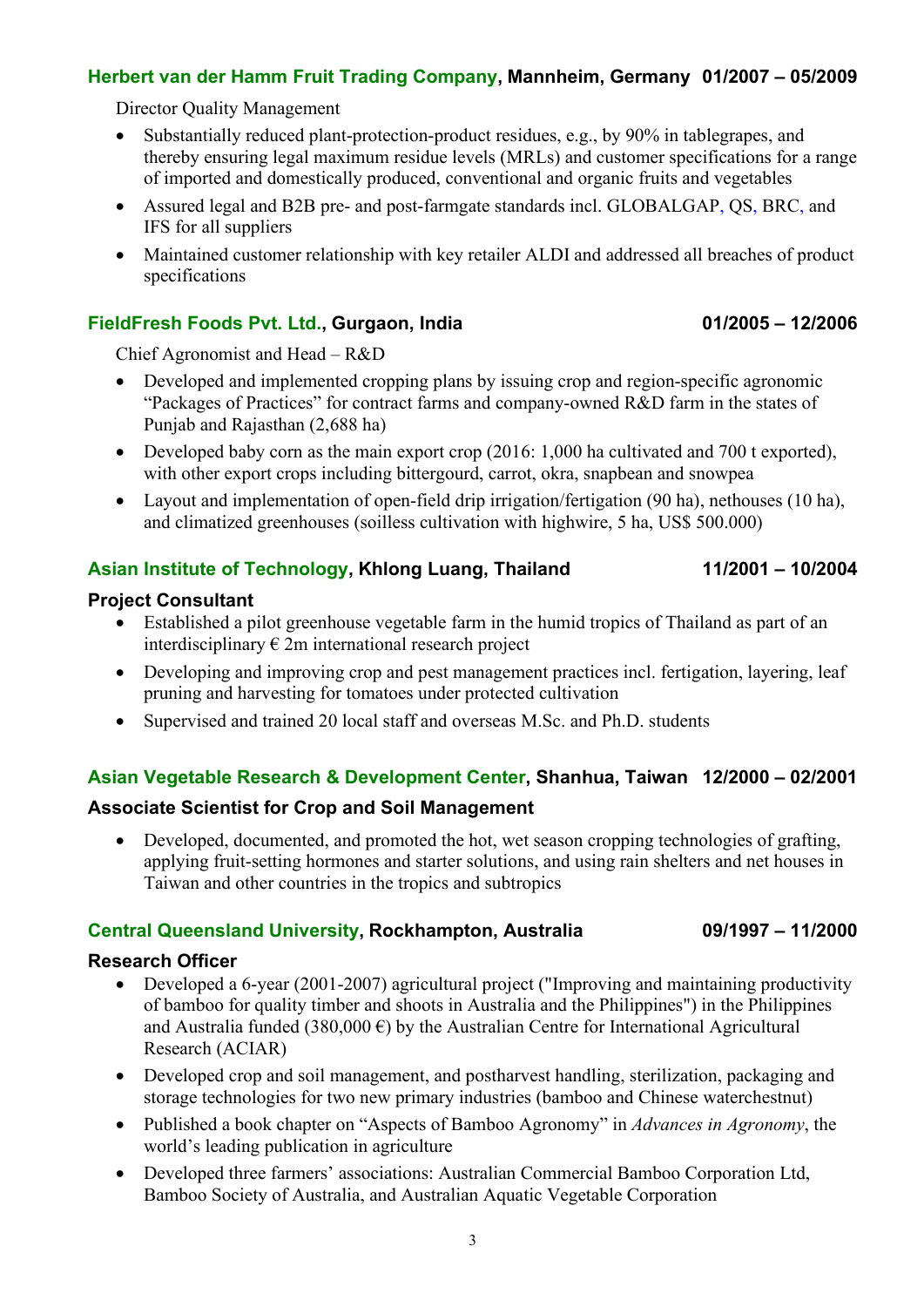# **Bavarian State Research Centre for Agriculture, Freising, Germany 06/1996 – 05/1997**

### **Programmer**

• Developed software for the State Seed Testing Unit and the State Seed Legalization Unit with the SAS-System

### **Asian Vegetable Research & Development Center, Shanhua, Taiwan 09/1992 – 12/1995**

### **Research Scholar**

- Developed crop and soil management technologies for sustainable vegetable and rice production systems in the tropics and subtropics in Southeast Asia
- Studied traditional (inter-) cropping systems in the tropics and subtropics

### **University of Ghana, Accra and Kade, Ghana 11/1989 – 04/1990**

### **Research Scholar**

- Screened local and imported tomato varieties for high-temperature tolerance
- Studied the agronomic characteristics of indigenous vegetables
- Attended training on tree crop propagation and cultivation

### **Garden-Center Pflanzen-Kölle, Munich, Germany 05 – 10/1989**

### **Trainee**

• Participated in intensive greenhouse production of ornamentals

# **Consultations**

#### **Plus Group, New Delhi, India 06 – 08/2016**

- Developed a business plan (US\$ 0.4m CAPEX, US\$ 0.7m OPEX) for establishing a greenfield 40-ha open-field fruit and vegetable farming project near Mumbwa, Zambia
- Established budgets for cultivation of banana, tomato, snapbean, watermelon and babycorn

### **Al-Batinah International, Al Khaburah, Oman 10 – 12/2015**

- Developed a business plan (US\$ 2.4m CAPEX, US\$ 0.8m OPEX) for establishing a greenfield 8-ha greenhouse complex
- Proposed greenhouses with positive pressure cooling system, retractable roof and insect nets
- Proposed closed recirculating drip-irrigation/fertigation system based on soilless cultivation of tomato, sweet pepper, sweet melon and cucumber in cocopeat grow bags, and of hydroponic cultivation of non-heading lettuce in floating-raft system

### **Atheneum Partners, Ha Tinh, Vietnam 04 – 05/2012**

• Advised on Agricultural Policy within the "Ha Tinh Province Socio-Economic Development Master Plan for 2020 and a Vision for 2050"

### **Gulf Craft, Malé, Maldives 03/2012**

• Advised on a "Hydroculture Project on the Maldives" focusing on year-round greenhouse production of non-heading lettuce under hydroponics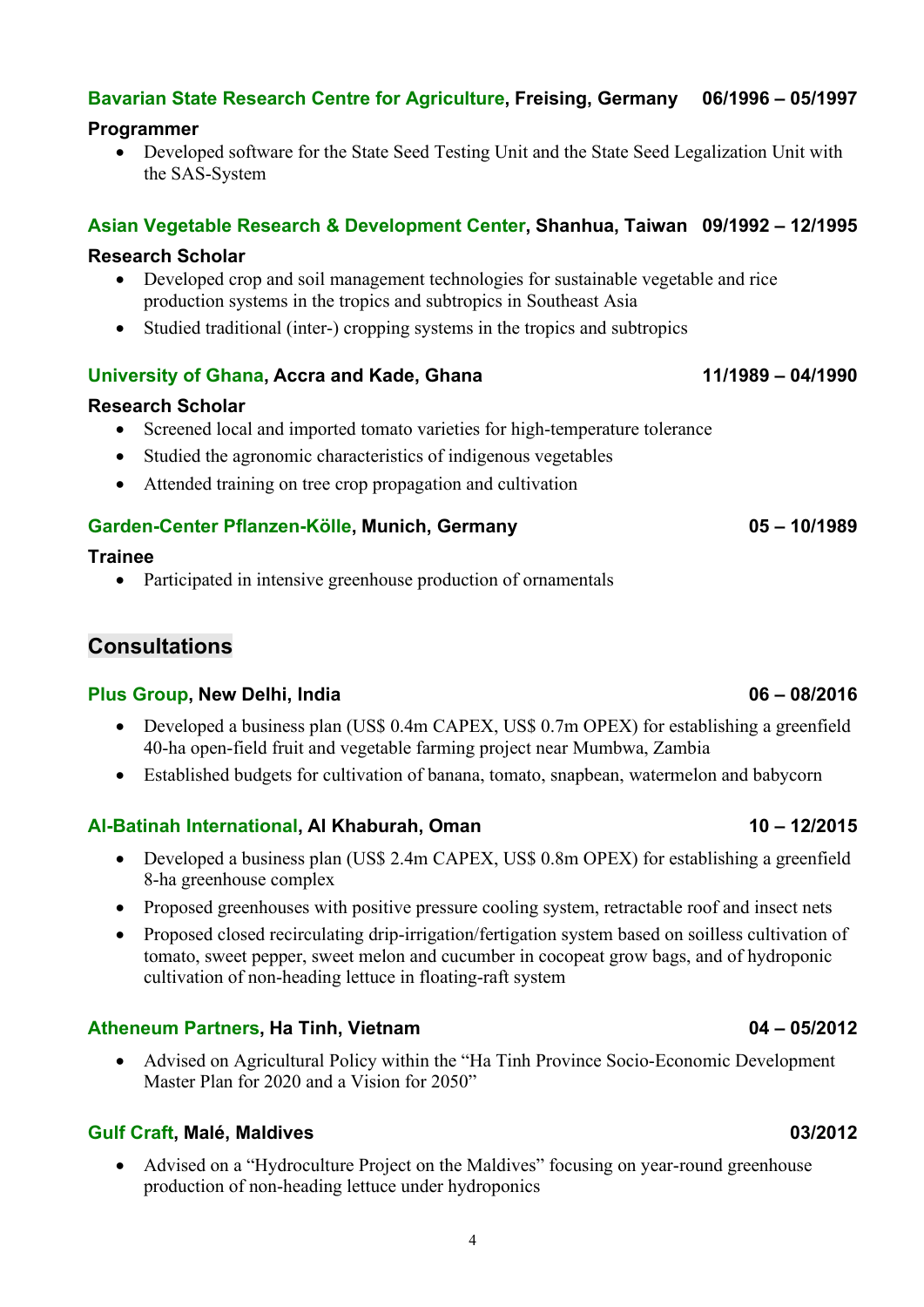#### **Gerson Lehrman Group, New York, USA since 2008**

• "Cambodia Agriculture Industry", "Application of Digital Technologies to Farming", "Sugar Business in Thailand", "Agriculture Market Overview in SEA", "Agriculture", "Rice Pledging Scheme in Thailand", "Rice Industry Dynamics", "Agronomy: Soil Productivity", "Global Rice Industry", "Agricultural Value Chain", "Hydroponics", "Contract farming", "Fertilizer Supply/Demand – Middle East market", "Supplier Quality Management", "Trade of Citrus Fruits and Grapes Globally", "African Agriculture", "Wheat Industry in Europe", "Potash Fertilizer Purchasers", "Crop Protection/Agriculture Market"

### **GuidepointGlobal, London, UK since 2008**

• "Fruits/Vegetable Large Farms", "Irrigation Market Outlook", "Price Sensitivity of Farmers to Potash Fertilizers"

### **PrimaryInsight, New York, USA since 2007**

• "The Global Sugarcane Industry", "The Global Fertilizer Industry", "The Chinese Agricultural Sector"

### **K+S Group / International Potash Institute, Kassel, Germany 06/1997 – 08/1997**

• Authored a publication on "Sulfur and Chloride in the Soil-Plant System"

### **Education**

#### **Technical University Munich, Freising, Germany 09/1992 – 04/1997**

#### **Ph.D. (Dr. agr.) Agricultural Sciences**

• Thesis: "Technologies for Sustainable Vegetable Production in the Tropical Lowlands"

#### **Technical University Munich, Freising, Germany 11/1986 – 04/1992**

### **M.Sc. (Dipl.-Ing. agr. univ.) Horticultural Sciences**

• Thesis: "Intercropping with legumes in the tropics"

### **Paul-Klee Gymnasium, Overath, Germany 08/1976 – 04/1985**

**High School (Abitur)**